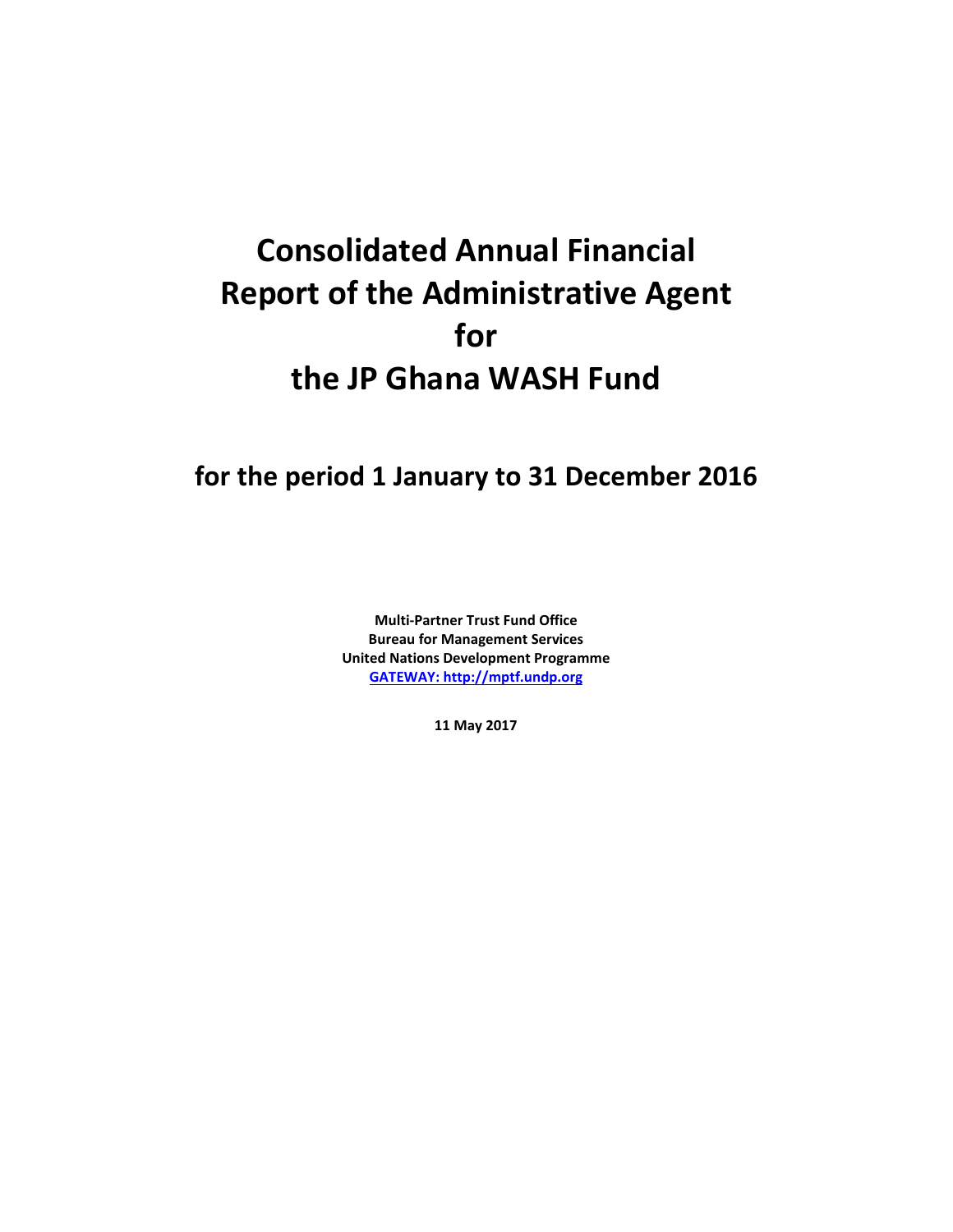#### **PARTICIPATING ORGANIZATIONS CONTRIBUTORS**



United Nations Development Programme



UN Centre for Human Settlement



United Nations Children's Fund



World Health Organization

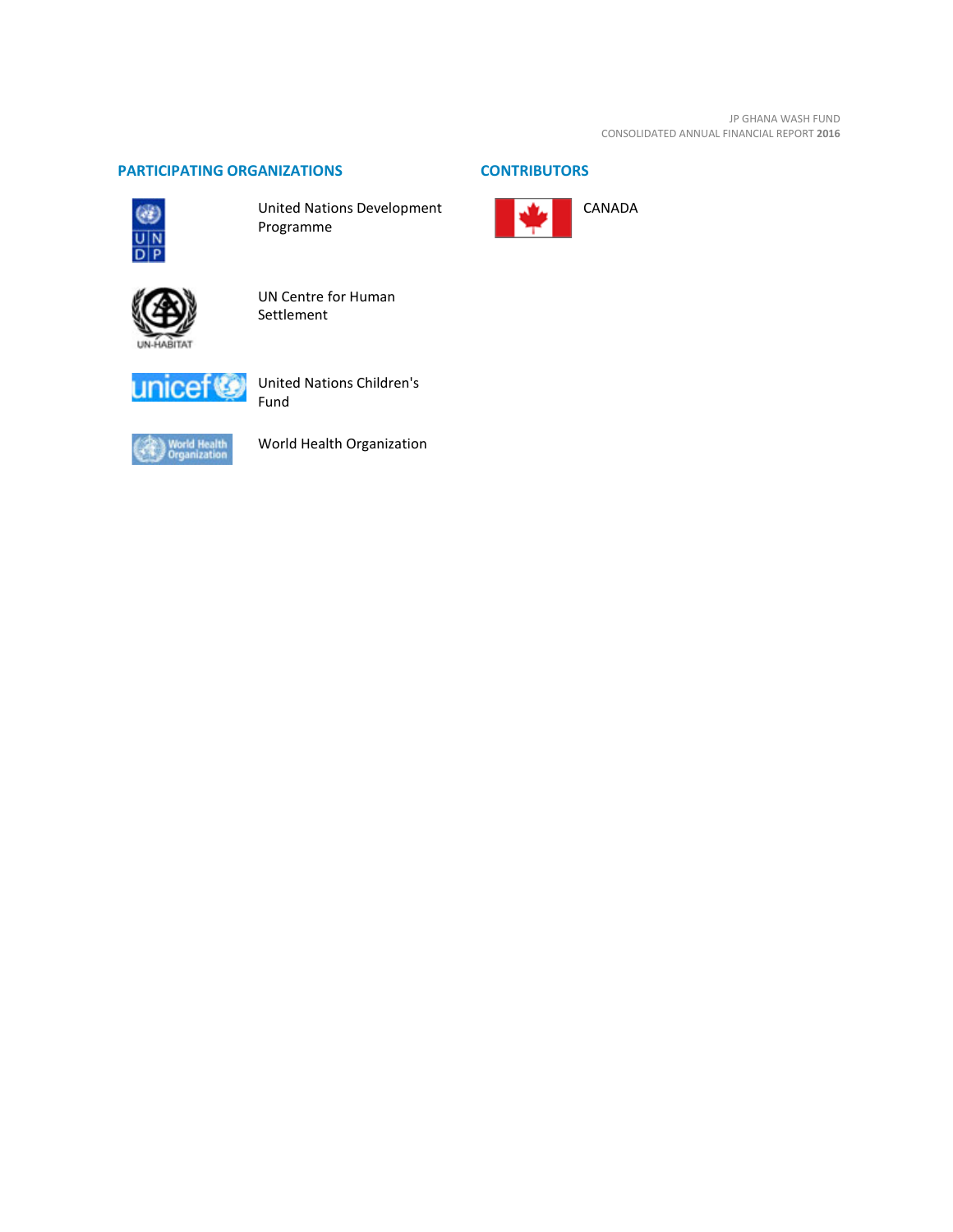Amount approved by the Steering Committee for a project/programme.

#### **Approved Project/Programme**

A project/programme including budget, etc., that is approved by the Steering Committee for fund allocation purposes.

#### **Contributor Commitment**

Amount(s) committed by a donor to a Fund in a signed Standard Administrative Arrangement with the UNDP Multi-Partner Trust Fund Office (MPTF Office), in its capacity as the Administrative Agent. A commitment may be paid or pending payment.

#### **Contributor Deposit**

Cash deposit received by the MPTF Office for the Fund from a contributor in accordance with a signed Standard Administrative Arrangement.

#### **Delivery Rate**

The percentage of funds that have been utilized, calculated by comparing expenditures reported by a Participating Organization against the 'net funded amount'.

#### **Indirect Support Costs**

A general cost that cannot be directly related to any particular programme or activity of the Participating Organizations. UNDG policy establishes a fixed indirect cost rate of 7% of programmable costs.

### **Net Funded Amount**

Amount transferred to a Participating Organization less any refunds transferred back to the MPTF Office by a Participating Organization.

#### **Participating Organization**

A UN Organization or other inter-governmental Organization that is an implementing partner in a Fund, as represented by signing a Memorandum of Understanding (MOU) with the MPTF Office for a particular Fund.

#### **Project Expenditure**

The sum of expenses and/or expenditure reported by all Participating Organizations for a Fund irrespective of which basis of accounting each Participating Organization follows for donor reporting.

#### **Project Financial Closure**

A project or programme is considered financially closed when all financial obligations of an operationally completed project or programme have been settled, and no further financial charges may be incurred.

#### **Project Operational Closure**

A project or programme is considered operationally closed when all programmatic activities for which Participating Organization(s) received funding have been completed.

#### **Project Start Date**

Date of transfer of first instalment from the MPTF Office to the Participating Organization.

#### **Total Approved Budget**

This represents the cumulative amount of allocations approved by the Steering Committee.

#### **US Dollar Amount**

The financial data in the report is recorded in US Dollars and due to rounding off of numbers, the totals may not add up.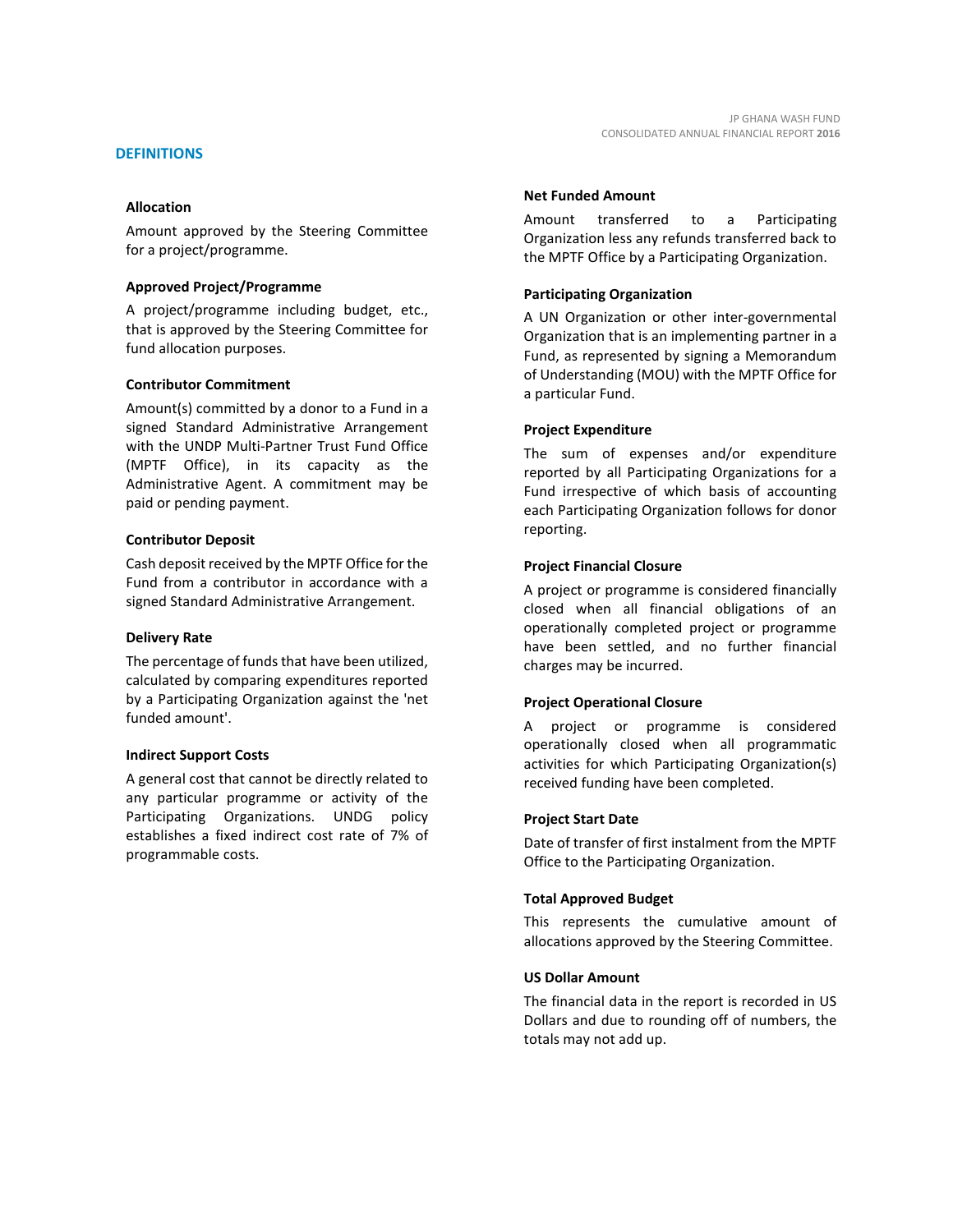This Consolidated Annual Financial Report of the **JP Ghana WASH Fund** is prepared by the United Nations Development Programme (UNDP) Multi-Partner Trust Fund Office (MPTF Office) in fulfillment of its obligations as Administrative Agent, as per the terms of Reference (TOR), the Memorandum of Understanding (MOU) signed between the UNDP MPTF Office and the Participating Organizations, and the Standard Administrative Arrangement (SAA) signed with contributors.

The MPTF Office, as Administrative Agent, is responsible for concluding an MOU with Participating Organizations and SAAs with contributors. It receives, administers and

manages contributions, and disburses these funds to the Participating Organizations. The Administrative Agent prepares and submits annual consolidated financial reports, as well as regular financial statements, for transmission to contributors.

This consolidated financial report covers the period 1 January to 31 December **2016** and provides financial data on progress made in the implementation of projects of the **JP Ghana WASH Fund**. It is posted on the MPTF Office GATEWAY [\(http://mptf.undp.org/factsheet/fund/JGH00\)](http://mptf.undp.org/factsheet/fund/JGH00).

The financial data in the report is recorded in US Dollars and due to rounding off of numbers, the totals may not add up.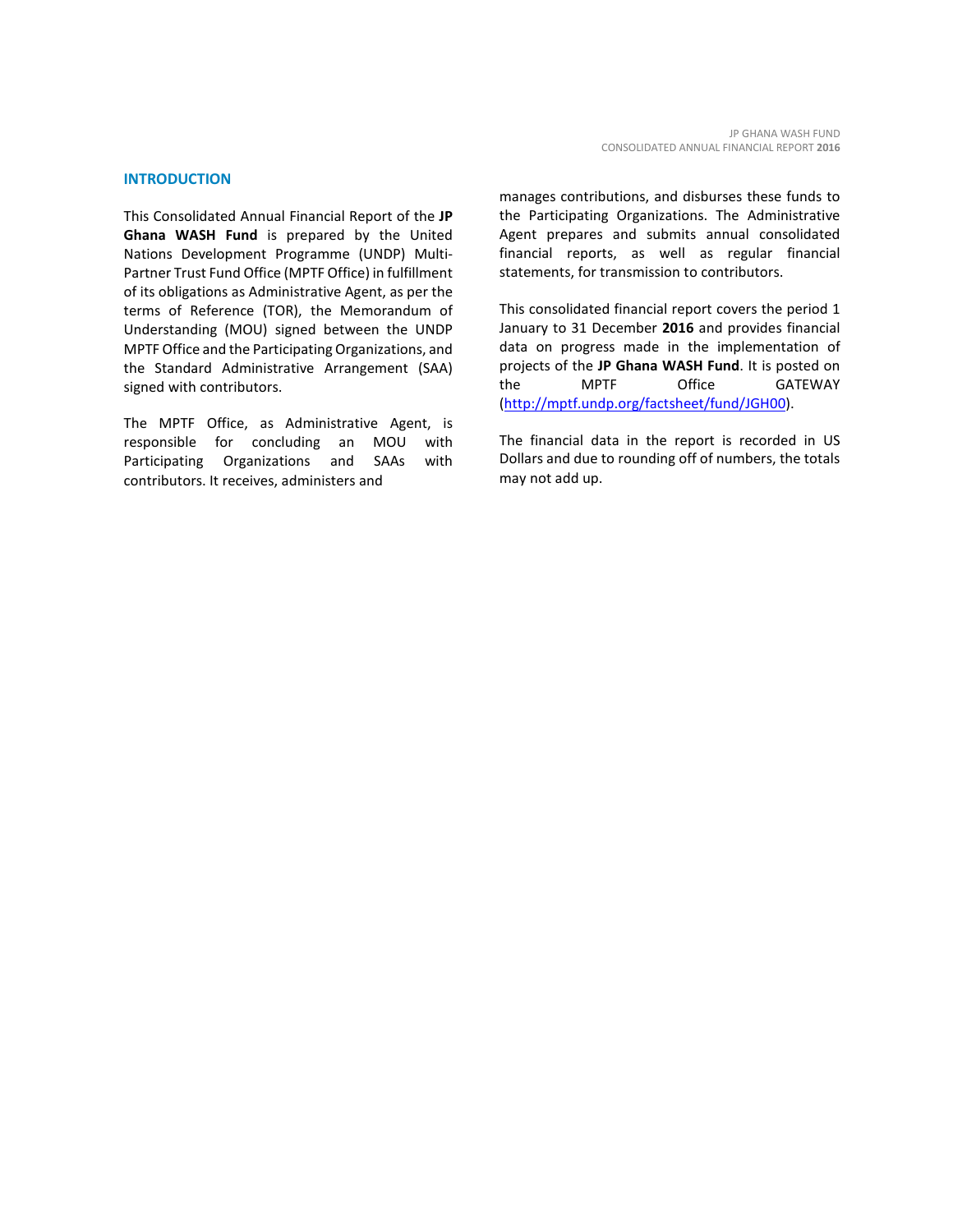#### **2016 FINANCIAL PERFORMANCE**

This chapter presents financial data and analysis of the **JP Ghana WASH Fund** using the pass-through funding modality as of 31 December **2016**. Financial information for this Fund is also available on the MPTF Office GATEWAY, at the following address: [http://mptf.undp.org/factsheet/fund/JGH00.](http://mptf.undp.org/factsheet/fund/JGH00)

#### **1. SOURCES AND USES OF FUNDS**

As of 31 December **2016**, 1 contributor deposited US\$ **17,295,437** in contributions and US\$ **27,077** was earned in interest.

The cumulative source of funds was US\$ **17,322,514** (see respectively, Tables 2 and 3).

Of this amount, US\$ **17,122,482** has been net funded to **4** Participating Organizations, of which US\$ **12,442,432** has been reported as expenditure. The Administrative Agent fee has been charged at the approved rate of 1% on deposits and amounts to US\$ **172,954**. Table 1 provides an overview of the overall sources, uses, and balance of the **JP Ghana WASH Fund** as of 31 December 2016.

| Table 1. Financial Overview, as of 31 December 2016 (in US Dollars) |  |
|---------------------------------------------------------------------|--|
|                                                                     |  |

|                                                           | Annual 2015 | Annual 2016 | <b>Cumulative</b> |
|-----------------------------------------------------------|-------------|-------------|-------------------|
| <b>Sources of Funds</b>                                   |             |             |                   |
| Contributions from donors                                 | 9,673,514   |             | 17,295,437        |
| Fund Earned Interest and Investment Income                | 22,859      | 194         | 27,077            |
| Interest Income received from Participating Organizations |             |             |                   |
| Refunds by Administrative Agent to Contributors           |             |             |                   |
| Fund balance transferred to another MDTF                  |             |             |                   |
| Other Income                                              |             |             |                   |
| <b>Total: Sources of Funds</b>                            | 9,696,373   | 194         | 17,322,514        |
| <b>Use of Funds</b>                                       |             |             |                   |
| Transfers to Participating Organizations                  | 9,576,778   |             | 17,122,482        |
| Refunds received from Participating Organizations         |             |             |                   |
| <b>Net Funded Amount</b>                                  | 9,576,778   |             | 17,122,482        |
| Administrative Agent Fees                                 | 96,735      |             | 172,954           |
| Direct Costs: (Steering Committee, Secretariatetc.)       |             |             |                   |
| <b>Bank Charges</b>                                       | 236         | 1           | 349               |
| <b>Other Expenditures</b>                                 |             |             |                   |
| <b>Total: Uses of Funds</b>                               | 9,673,749   | 1           | 17,295,785        |
| Change in Fund cash balance with Administrative Agent     | 22,624      | 193         | 26,729            |
| Opening Fund balance (1 January)                          | 3,912       | 26,536      |                   |
| <b>Closing Fund balance (31 December)</b>                 | 26,536      | 26,729      | 26,729            |
| <b>Net Funded Amount</b>                                  | 9,576,778   |             | 17,122,482        |
| Participating Organizations' Expenditure                  | 2,430,187   | 9,742,149   | 12,442,432        |
| <b>Balance of Funds with Participating Organizations</b>  |             |             | 4,680,050         |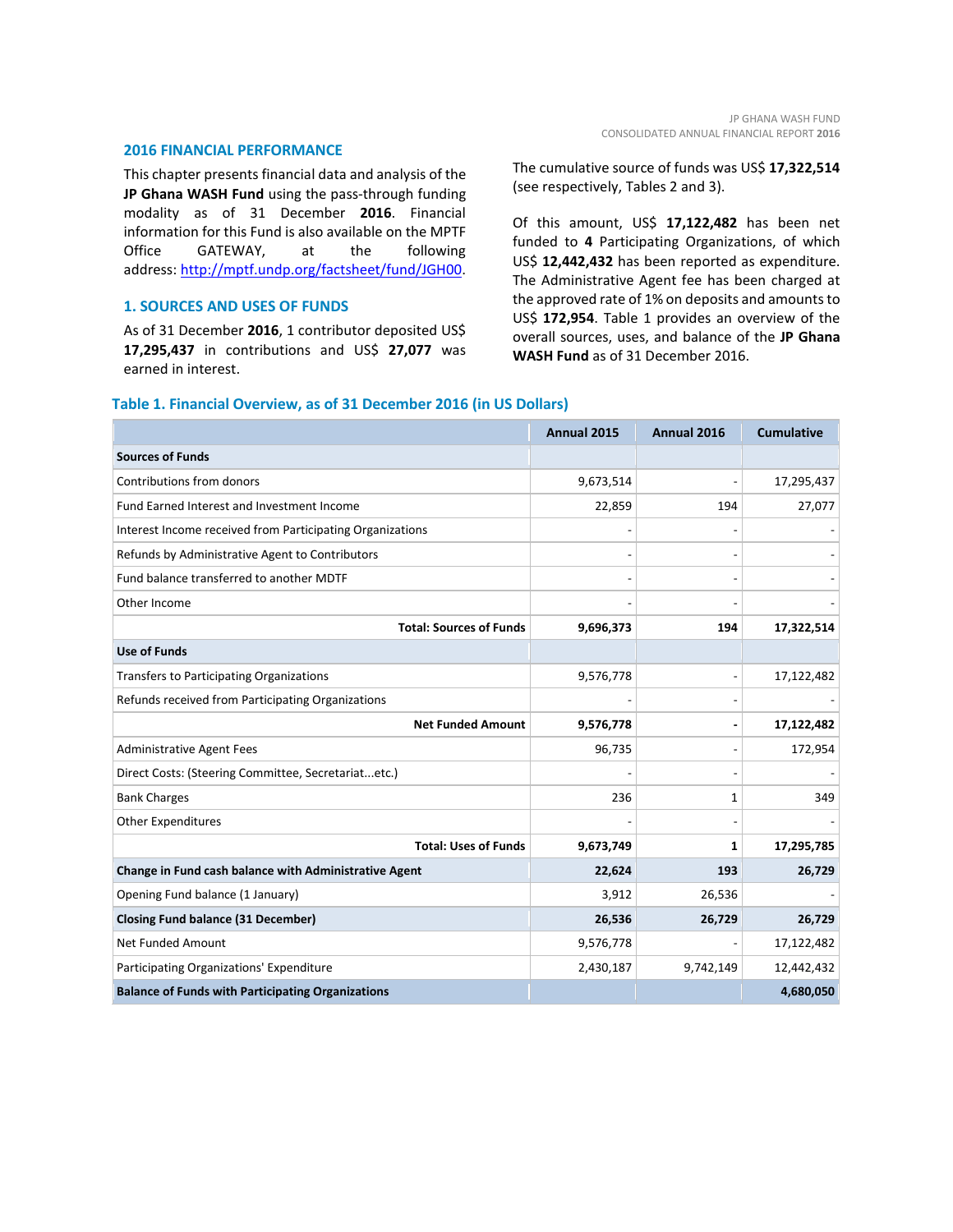#### **2. PARTNER CONTRIBUTIONS**

Table 2 provides information on cumulative contributions received from all contributors to this Fund as of 31 December **2016**.

The **JP Ghana WASH Fund** is currently being financed by **1** contributors, as listed in the table below.

The table below includes commitments made up to 31<br>December 2016 through signed Standard 2016 through signed Standard Administrative Agreements, and deposits made through **2016**. It does not include commitments that were made to the fund beyond **2016**

#### **Table 2. Contributors' Commitments and Deposits, as of 31 December 2016 (in US Dollars)**

| <b>Contributors</b> | <b>Total Commitments</b> | <b>Prior Years</b><br>as of 31-Dec-2015 Deposits | <b>Current Year</b><br>Jan-Dec-2016 Deposits | <b>Total Deposits</b> |
|---------------------|--------------------------|--------------------------------------------------|----------------------------------------------|-----------------------|
| CANADA              | 17.295.437               | 17.295.437                                       |                                              | 17,295,437            |
| <b>Grand Total</b>  | 17,295,437               | 17,295,437                                       |                                              | 17,295,437            |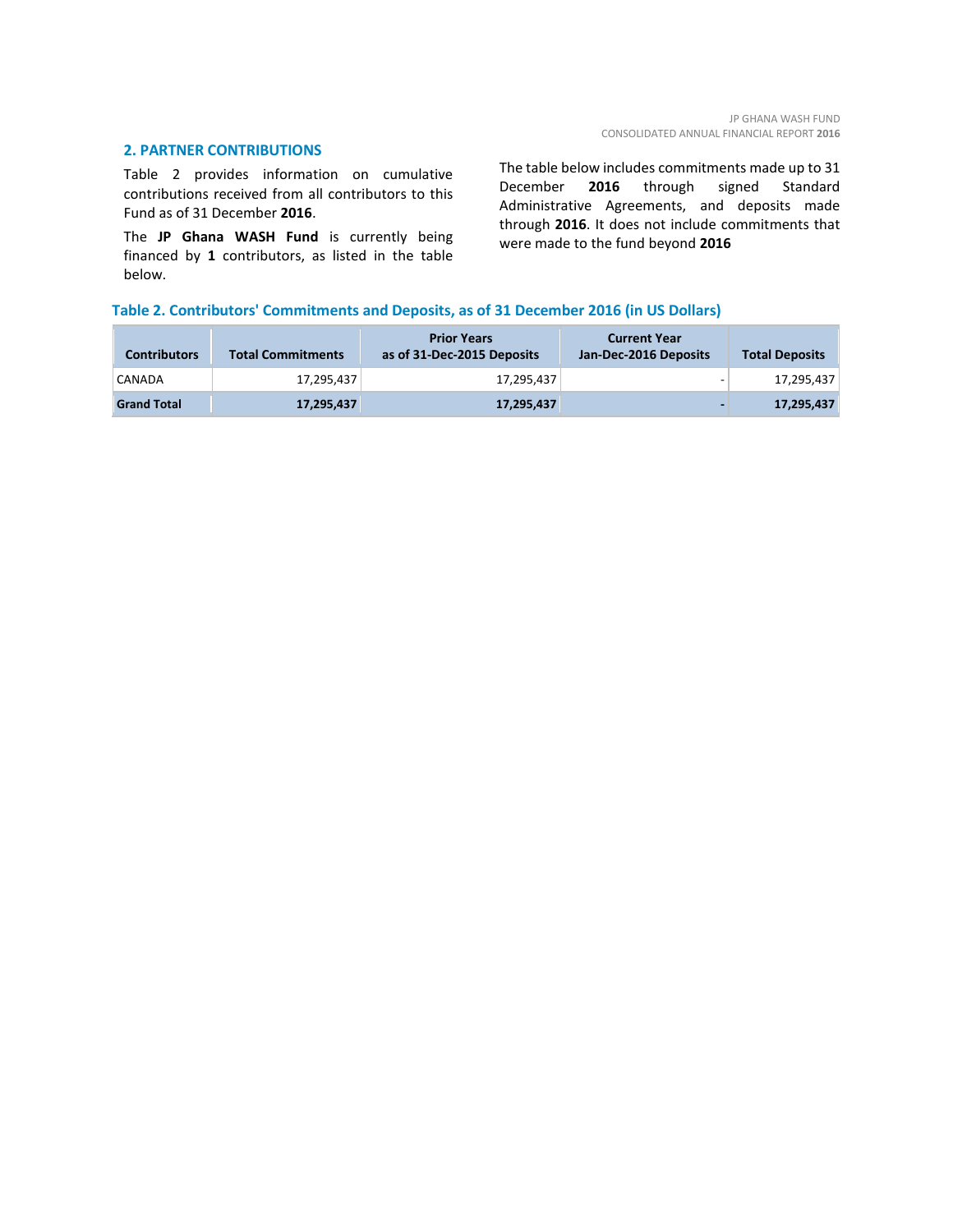#### **3. INTEREST EARNED**

Interest income is earned in two ways: 1) on the balance of funds held by the Administrative Agent (Fund earned interest), and 2) on the balance of funds held by the Participating Organizations (Agency earned interest) where their Financial Regulations and Rules allow return of interest to the AA.

As of 31 December **2016**, Fund earned interest amounts to US\$ **27,077**. Details are provided in the table below.

#### **Table 3. Sources of Interest and Investment Income, as of 31 December 2016 (in US Dollars)**

| <b>Interest Earned</b>                     | <b>Prior Years</b><br>as of 31-Dec-2015 | <b>Current Year</b><br>Jan-Dec-2016 | <b>Total</b> |
|--------------------------------------------|-----------------------------------------|-------------------------------------|--------------|
| <b>Administrative Agent</b>                |                                         |                                     |              |
| Fund Earned Interest and Investment Income | 26,883                                  | 194                                 | 27,077       |
| <b>Total: Fund Earned Interest</b>         | 26,883                                  | 194                                 | 27,077       |
| <b>Participating Organization</b>          |                                         |                                     |              |
| <b>Total: Agency earned interest</b>       |                                         |                                     |              |
| <b>Grand Total</b>                         | 26,883                                  | 194                                 | 27,077       |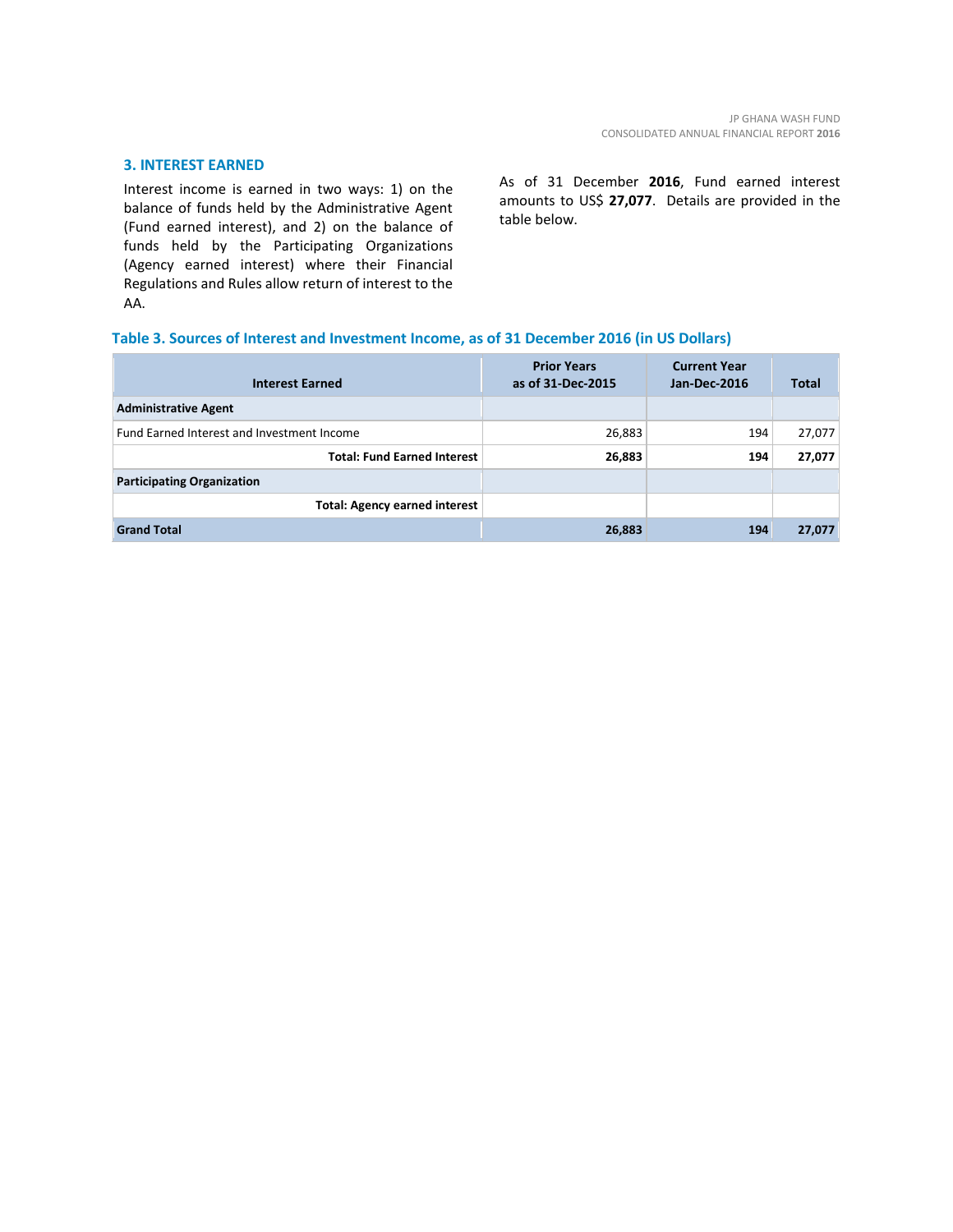#### **4. TRANSFER OF FUNDS**

Allocations to Participating Organizations are approved by the Steering Committee and disbursed by the Administrative Agent. As of 31 December **2016**, the AA has transferred US\$ **17,122,482** to **4** Participating Organizations (see list below).

#### **4.1 TRANSFER BY PARTICIPATING ORGANIZATION**

Table 4 provides additional information on the refunds received by the MPTF Office, and the net funded amount for each of the Participating Organizations.

### **Table 4. Transfer, Refund, and Net Funded Amount by Participating Organization, as of 31 December 2016 (in US Dollars)**

| Participating<br>Organization | Prior Years as of 31-Dec-2015 |                |                   | <b>Current Year Jan-Dec-2016</b> |                |                   | <b>Total</b>     |                |                   |
|-------------------------------|-------------------------------|----------------|-------------------|----------------------------------|----------------|-------------------|------------------|----------------|-------------------|
|                               | <b>Transfers</b>              | <b>Refunds</b> | <b>Net Funded</b> | <b>Transfers</b>                 | <b>Refunds</b> | <b>Net Funded</b> | <b>Transfers</b> | <b>Refunds</b> | <b>Net Funded</b> |
| <b>UNDP</b>                   | 580,587                       |                | 580,587           |                                  |                |                   | 580,587          |                | 580,587           |
| <b>UNHABITAT</b>              | 8,053,448                     |                | 8,053,448         |                                  |                |                   | 8,053,448        |                | 8,053,448         |
| <b>UNICEF</b>                 | 7,874,818                     |                | 7,874,818         |                                  |                |                   | 7,874,818        |                | 7,874,818         |
| <b>WHO</b>                    | 613,629                       |                | 613,629           |                                  |                |                   | 613,629          |                | 613,629           |
| <b>Grand Total</b>            | 17,122,482                    |                | 17,122,482        |                                  |                |                   | 17,122,482       |                | 17,122,482        |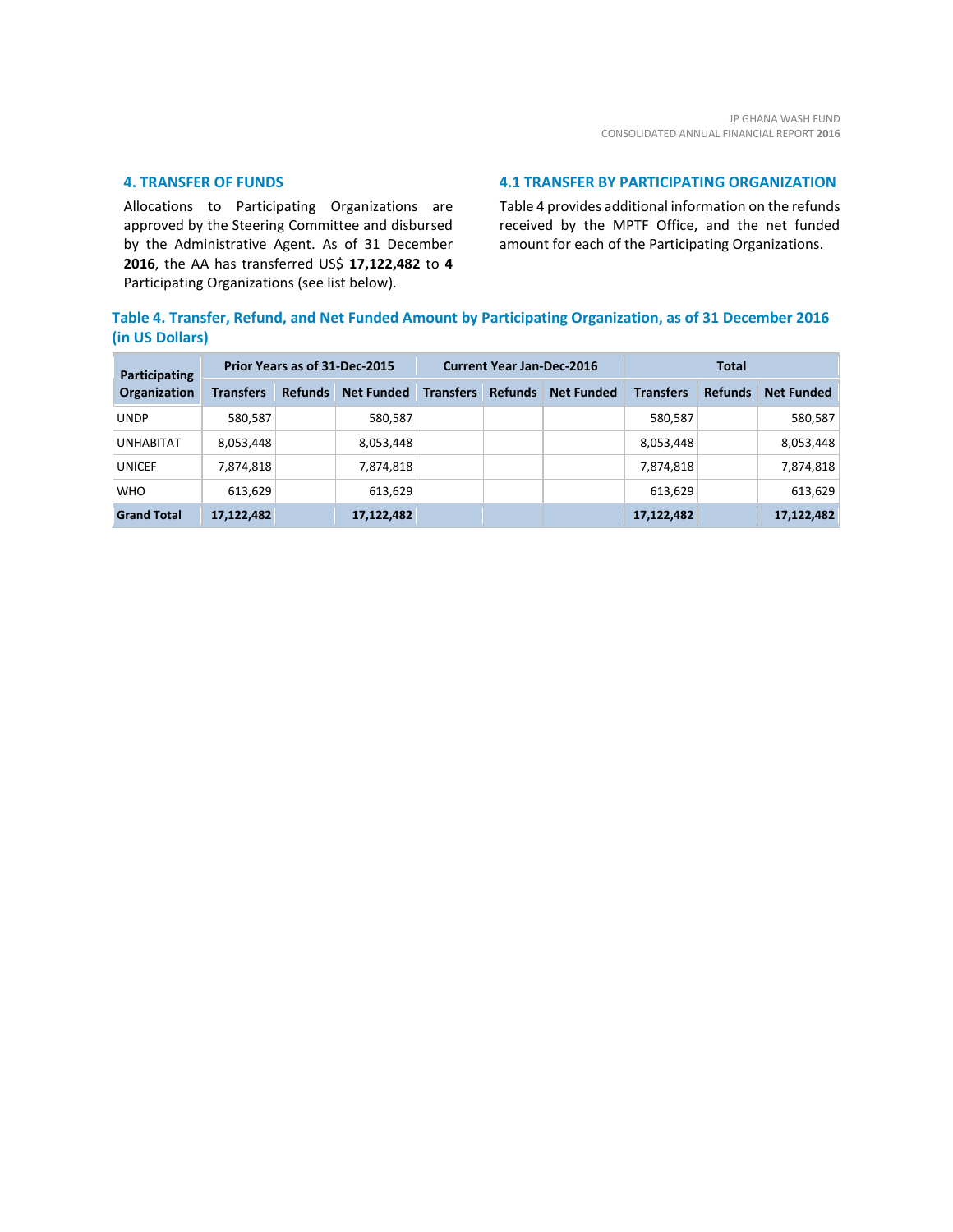#### **5. EXPENDITURE AND FINANCIAL DELIVERY RATES**

All final expenditures reported for the year **2016** were submitted by the Headquarters of the Participating Organizations. These were consolidated by the MPTF Office.

Project expenditures are incurred and monitored by each Participating Organization, and are reported as per the agreed upon categories for inter-agency harmonized reporting. The reported expenditures were submitted via the MPTF Office's online expenditure reporting tool. The **2016** expenditure data has been posted on the MPTF Office GATEWAY at [http://mptf.undp.org/factsheet/fund/JGH00.](http://mptf.undp.org/factsheet/fund/JGH00)

#### **5.1 EXPENDITURE REPORTED BY PARTICIPATING ORGANIZATION**

In **2016**, US\$ was net funded to Participating Organizations, and US\$ **9,742,149** was reported in expenditure.

As shown in table below, the cumulative net funded amount is US\$ **17,122,482** and cumulative expenditures reported by the Participating Organizations amount to US\$ **12,442,432**. This equates to an overall Fund expenditure delivery rate of **73** percent.

#### **Table 5. Net Funded Amount, Reported Expenditure, and Financial Delivery by Participating Organization, as of 31 December 2016 (in US Dollars)**

|                                      |                    |                                    | <b>Expenditure</b>                      |                                     |                   |                           |
|--------------------------------------|--------------------|------------------------------------|-----------------------------------------|-------------------------------------|-------------------|---------------------------|
| Participating<br><b>Organization</b> | Approved<br>Amount | <b>Net Funded</b><br><b>Amount</b> | <b>Prior Years</b><br>as of 31-Dec-2015 | <b>Current Year</b><br>Jan-Dec-2016 | <b>Cumulative</b> | <b>Delivery Rate</b><br>% |
| <b>UNDP</b>                          | 580,587            | 580,587                            | 44.600                                  | 500,099                             | 544,699           | 93.82                     |
| <b>UNHABITAT</b>                     | 8,053,448          | 8,053,448                          | 2,165,230                               | 4,760,790                           | 6,926,020         | 86.00                     |
| <b>UNICEF</b>                        | 7,874,818          | 7,874,818                          | 472,536                                 | 4,085,754                           | 4,558,290         | 57.88                     |
| <b>WHO</b>                           | 613,629            | 613,629                            | 17.916                                  | 395,507                             | 413.423           | 67.37                     |
| <b>Grand Total</b>                   | 17,122,482         | 17,122,482                         | 2,700,282                               | 9,742,149                           | 12,442,432        | 72.67                     |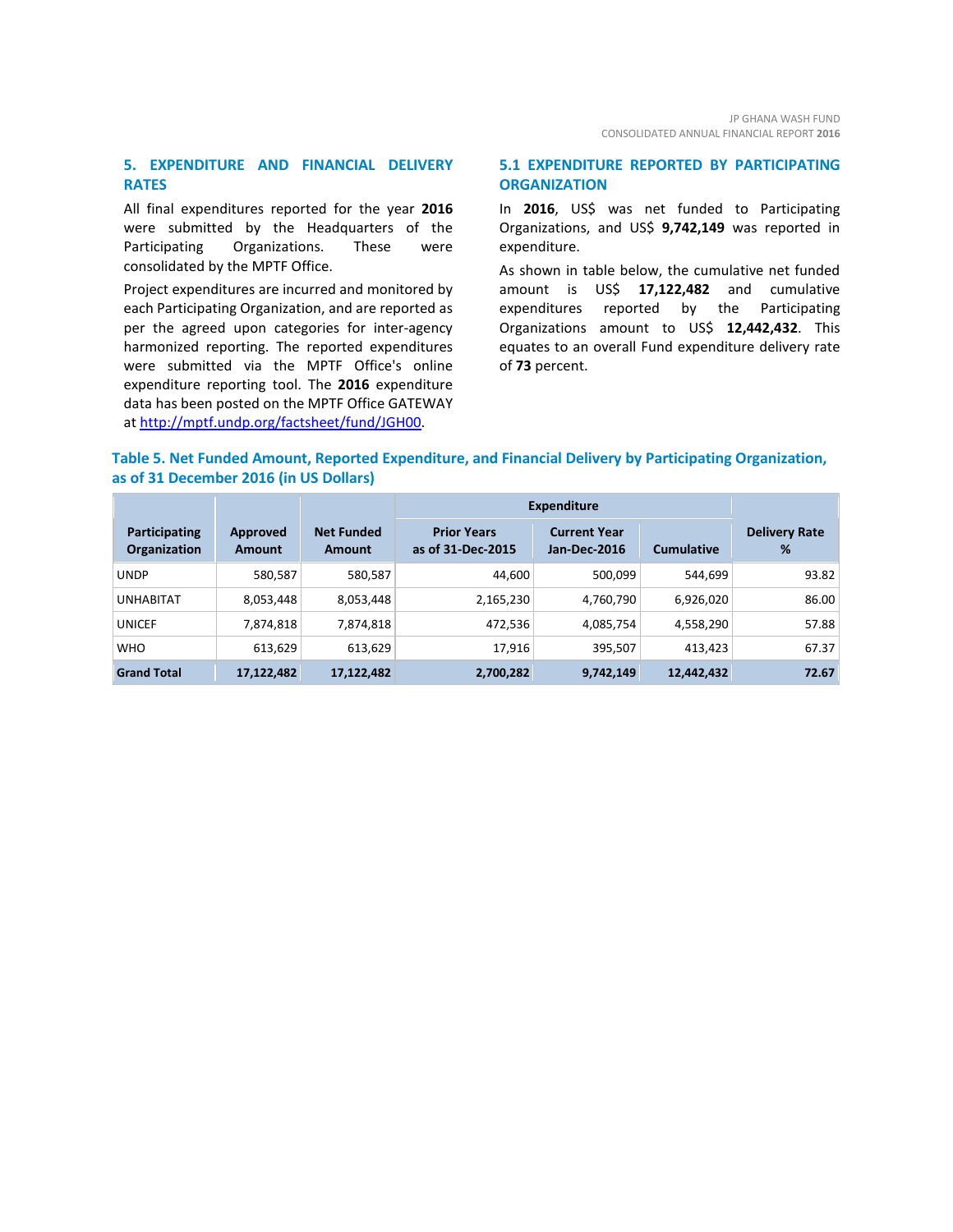#### **5.4 EXPENDITURE REPORTED BY CATEGORY**

Project expenditures are incurred and monitored by each Participating Organization and are reported as per the agreed categories for inter-agency harmonized reporting. In 2006 the UN Development Group (UNDG) established six categories against which UN entities must report inter-agency project expenditures, which were subsequently modified in 2012 by the UN Chief Executive Board (CEB) as a result of IPSAS adoption to comprise eight categories.

Table 7 reflects expenditure reported in the UNDG/CEB expense categories.

- 1. Staff and personnel costs
- 2. Supplies, commodities and materials
- 3. Equipment, vehicles, furniture and depreciation
- 4. Contractual services
- 5. Travel
- 6. Transfers and grants
- 7. General operating expenses
- 8. Indirect costs

\_\_\_\_\_\_\_\_\_\_\_\_\_\_\_\_\_\_\_\_\_\_

#### **Table 6. Expenditure by UNDG Budget Category, as of 31 December 2016 (in US Dollars)**

|                                           | <b>Expenditure</b>                      |                                     |              |                                                     |
|-------------------------------------------|-----------------------------------------|-------------------------------------|--------------|-----------------------------------------------------|
| Category                                  | <b>Prior Years</b><br>as of 31-Dec-2015 | <b>Current Year</b><br>Jan-Dec-2016 | <b>Total</b> | <b>Percentage of Total</b><br><b>Programme Cost</b> |
| Staff & Personnel Cost (New)              | 931,112                                 | 1,110,858                           | 2,041,970    | 17.56                                               |
| Suppl, Comm, Materials (New)              | 38,297                                  | 10,326                              | 48,623       | 0.42                                                |
| Equip, Veh, Furn, Depn (New)              | 193,433                                 | 15,555                              | 208,989      | 1.80                                                |
| Contractual Services (New)                | 277,046                                 | 707,886                             | 984,932      | 8.47                                                |
| Travel (New)                              | 197,499                                 | 674,648                             | 872,147      | 7.50                                                |
| Transfers and Grants (New)                | 740,505                                 | 6,088,681                           | 6,829,185    | 58.73                                               |
| <b>General Operating (New)</b>            | 156,850                                 | 485,262                             | 642,112      | 5.52                                                |
| <b>Programme Costs Total</b>              | 2,534,742                               | 9,093,215                           | 11,627,957   | 100.00                                              |
| <sup>1</sup> Indirect Support Costs Total | 165,541                                 | 648,934                             | 814,475      | 7.00                                                |
| <b>Total</b>                              | 2,700,282                               | 9,742,149                           | 12,442,432   |                                                     |

**<sup>1</sup> Indirect Support Costs** charged by Participating Organization, based on their financial regulations, can be deducted upfront or at a later stage during implementation. The percentage may therefore appear to exceed the 7% agreed-upon for on-going projects. Once projects are financially closed, this number is not to exceed 7%.